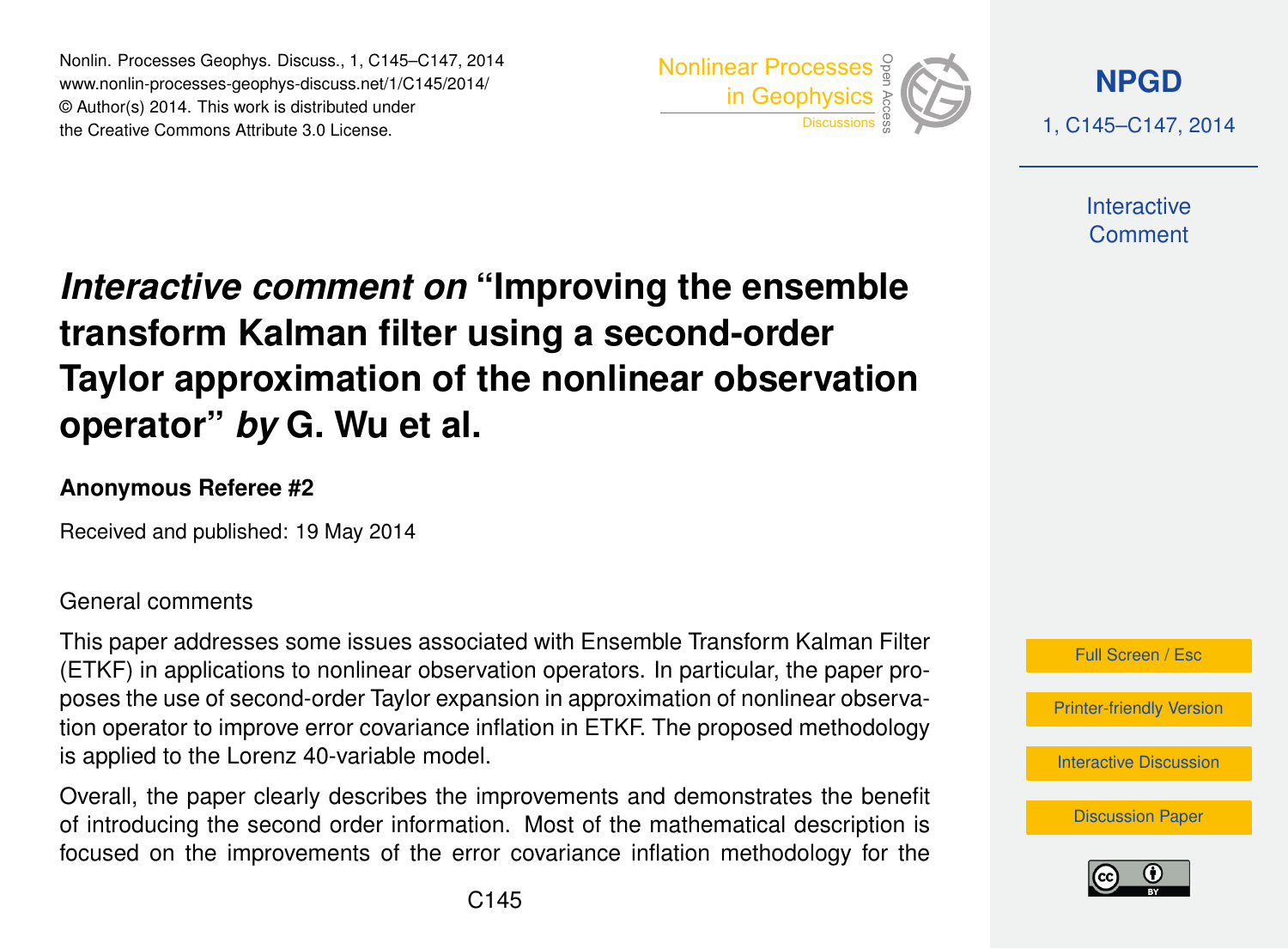## ETKF.

#### Specific comments

1) Introduction: Although the title of the paper indicates it is focusing on the ETKF applications and improvements, it would be beneficial to describe the treatment of nonlinearity in general ensemble data assimilation outside of ETKF, including the Maximum Likelihood Ensemble Filter (Zupanski 2005) and the particle filters (van Leeuwen 2009). Also, the proposed methodology implicitly assumes the use of incremental minimization (e.g. a form of truncated Newton method), with outer and inner loops. This should be clearly stated, since this is only one possible approach to iterative minimization, with many more efficient methods available in mathematical optimization and control theory.

2) Impact of higher order nonlinear Taylor approximation: The utility of the nonlinear difference between observation operators (e.g., Eq.(7)) is not adequately presented. For general nonlinear or even non-smooth radiative transfer operators (Steward et al. 2012), the utility of higher-order elements in Taylor expansion may be questionable. Also, the development of the second order term may be time consuming and difficult in case of complex observation operators, and this aspect should also be discussed. I believe that the paper would benefit if these issues are also addressed in discussion.

3) Realistic applications: Since the ultimate goal of data assimilation is to be applied with realistic high-dimensional systems and observations, the conclusion should include some discussion of the outlooks into the applicability of the proposed improvements of ETKF in realistic situations.

References:

van Leeuwen, P. J., 2009: Particle Filtering in Geophysical Systems. Mon. Wea. Rev., 137, 4089–4114.

Steward, J. L., I. M. Navon, M. Zupanski, and N. Karmitsa, 2012: Impact of Non-Smooth Observation Operators on Variational and Sequential Data Assimilation for a

## **[NPGD](http://www.nonlin-processes-geophys-discuss.net)**

1, C145–C147, 2014

**Interactive Comment** 

Full Screen / Esc

[Printer-friendly Version](http://www.nonlin-processes-geophys-discuss.net/1/C145/2014/npgd-1-C145-2014-print.pdf)

[Interactive Discussion](http://www.nonlin-processes-geophys-discuss.net/1/543/2014/npgd-1-543-2014-discussion.html)

[Discussion Paper](http://www.nonlin-processes-geophys-discuss.net/1/543/2014/npgd-1-543-2014.pdf)